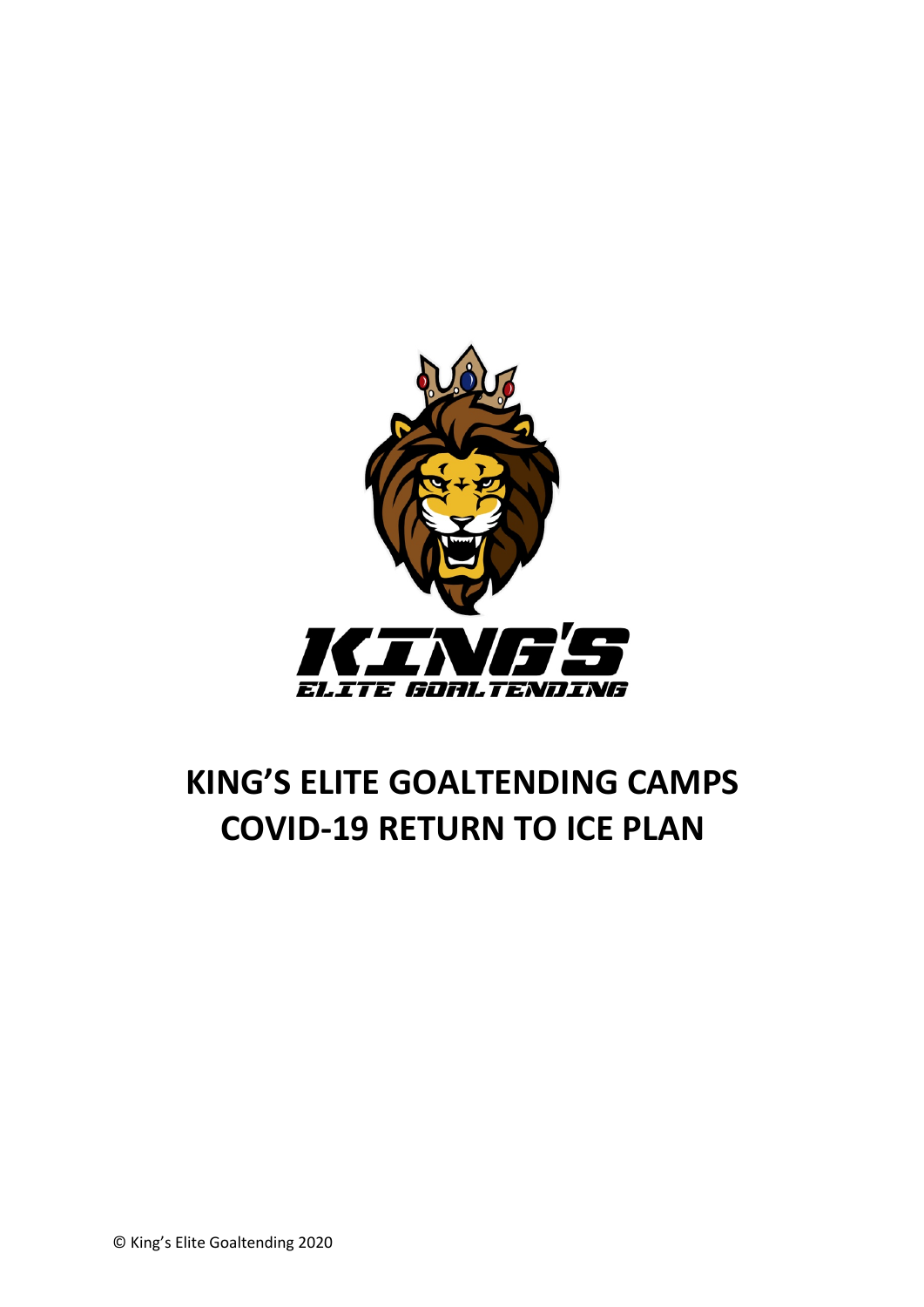# **King's Elite Goaltending Camps 2020**

With the current pandemic we have had to revert to a new way of working with our students to ensure we can still offer them quality coaching and content in the new world. This document outlines how we will continue coaching our students whilst ensuring safety is our main priority.

All 2020 camps will now be moved to a semi-private lesson format.

## **Camp Preparation**

Students with risk factors or illness should not attend any session.

Students and parents will be asked to sign a health declaration confirming they do not have Covid-19 and are showing no symptoms.

Students, coaches or parents/guardians with symptoms or signs of illness are forbidden from attending the camp until they have completed their self-isolation period or can provide evidence of a negative Covid-19 test.

One parent or guardian only can attend the camp and must maintain social distancing at all times.

Students should arrive no earlier than 20 minutes before their allotted ice slot. Face coverings must be worn at all times, other than on the ice.

The venue has a one-way system in operation, please follow any directions around the facility. The café is also closed.

As per government guidance we urge everyone to follow best practice for travel including minimising use of public transport and limiting car sharing.

On arrival at the rink you will be greeted by a member of King's Elite Goaltending staff who will conduct and record temperature checks on the student and accompanying adult. In the event of a reading above 37.8ºc, we will wait 10 minutes before conducting another temperature check. If the reading is then below 37.8º you will be able to proceed with the session otherwise, unfortunately, you will not be permitted.

A member of staff will be responsible for keeping a clear and accurate log of students and parents who have attended the camp.

Any student or parent/guardian showing any signs of illness or symptoms will be required to leave immediately.

Limited dressing room facilities are available, so we ask that students come in as much kit as possible. As a minimum, please ensure sweat kit, jock/jill, pants are worn to the rink (you can use the car park to get kitted up). Students will be assigned to an area to get suited up in and they must remain in the designated area until advised by a member of staff.

The parent/guardian must support the student to dress, if required, as coaches/staff will not be able to assist with this.

Water bottles, or other refreshment containers, should in no circumstances be shared. Students are advised to bring their own, in a labelled or highly distinguishable container.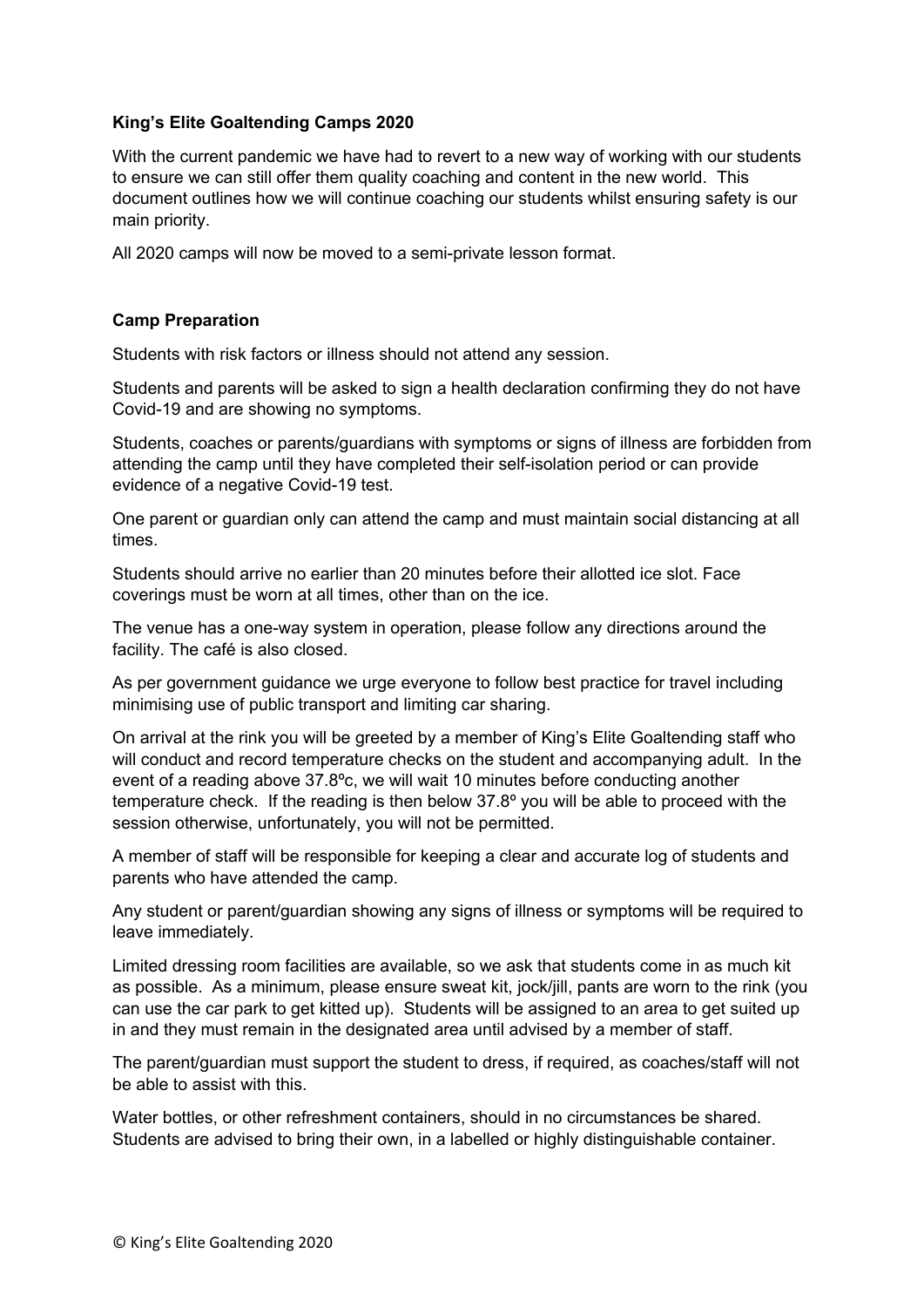The sharing of equipment must be avoided where possible. All equipment on the ice will be cleaned and sanitised after each use, including goal nets, pucks etc.

#### **Entering the Ice**

Coaches will manage multiple gates for entry to the ice. Students must wait at least 2m apart to be called onto the ice. When invited onto the ice students will be designated an area to go to for the session.

When on the ice, students must remain 2m apart from other students and coaches at all times.

## **Practice Planning**

Each on-ice session will consist of the following, split into 4 stations:

- 12 students
- Four coaches
- Eight shooters

Each station will have a tablet to record the drills to enable the coaches to provide a full video review post-practice via email.

Parents must remain rink side at all times, whilst social distancing and wearing a face covering. If students are not following the social distancing rules, they will be removed from the ice without warning to protect others. Parents will need to support this and receive their child if they are removed.

There will be no coaching board talk during the sessions, coaches will demo and explain the drills at each station.

There is an additional risk of infection in close proximity situations, particularly indoors and when face to face. Students and coaches should therefore avoid shouting and raising their voices when facing each other before, during and after the session. We also ask that coaches, students and shooters refrain from spitting on the ice (including rinsing mouth out with water.)

If a student is down on the ice hurt the coach of the station will manage this from 2m at first if possible. If not, they will approach the student to assist.

#### **Exiting the Ice**

When the session concludes coaches will open multiple gates in preparation for exit.

The head coach will instruct 'stations' to exit one at a time with their coach.

#### **Post Practice**

Students can then return to their designated area to get changed and exit the rink as soon as possible. Shower facilities will not be available.